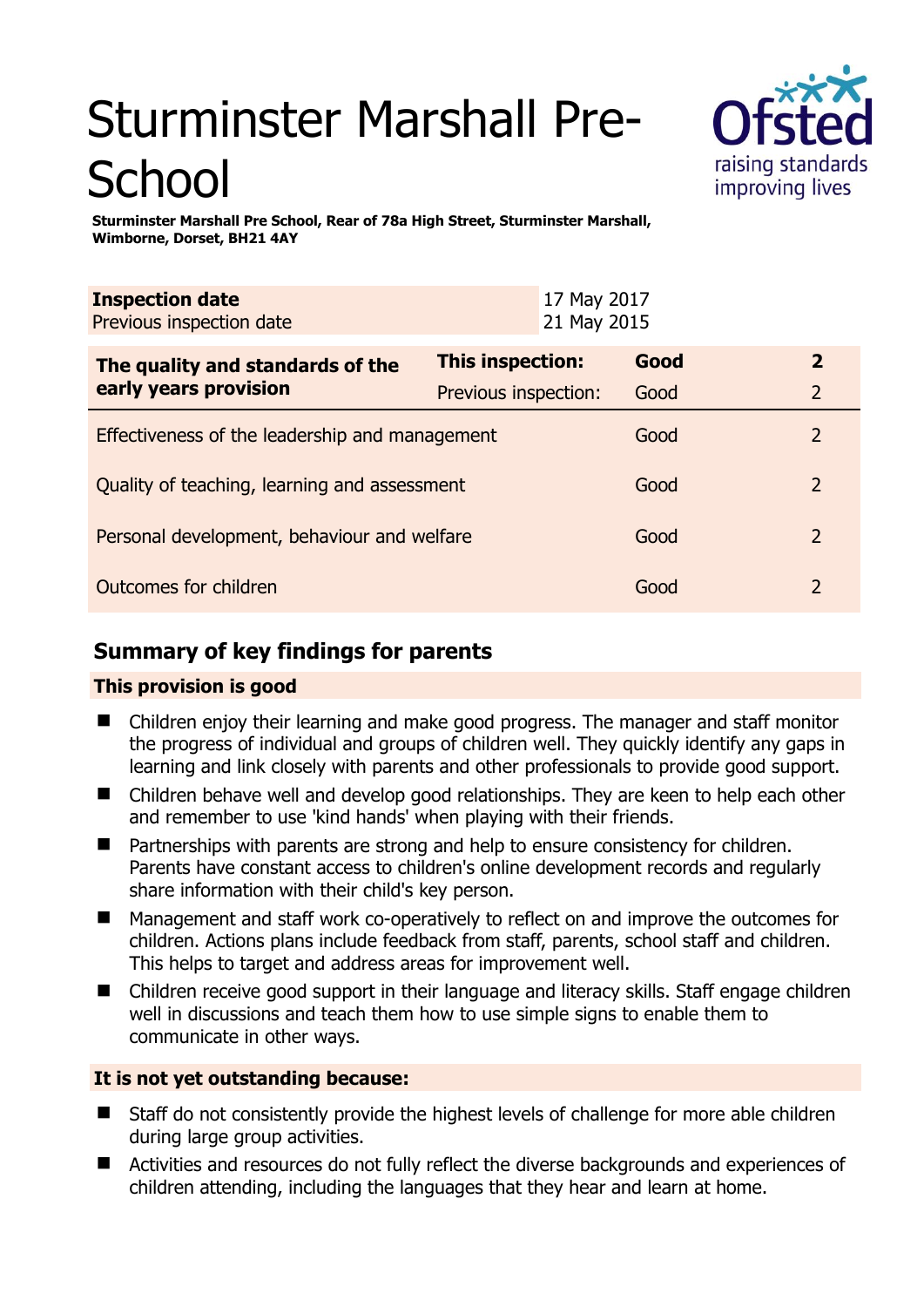## **What the setting needs to do to improve further**

#### **To further improve the quality of the early years provision the provider should:**

- $\blacksquare$  give more consideration to the learning needs of more able children when planning and providing large group activities to help ensure these activities support and challenge them to the highest levels
- $\blacksquare$  provide a wider range of activities and experiences to help children learn to understand and respect diversity in their own communities and in the wider world.

## **Inspection activities**

- The inspector observed activities in the playrooms and the outside learning environment.
- The inspector completed a joint observation and held meetings at an appropriate time with the managers and nominated person.
- The inspector looked at children's assessment records and sampled welfare records.
- The inspector checked evidence of staff suitability and qualifications of staff working with children, and reviewed the provider's self-evaluation document.
- The inspector took account of the views of parents and carers spoken to on the day of the inspection, and engaged in discussions with staff and children at appropriate times.

## **Inspector**

Samantha Powis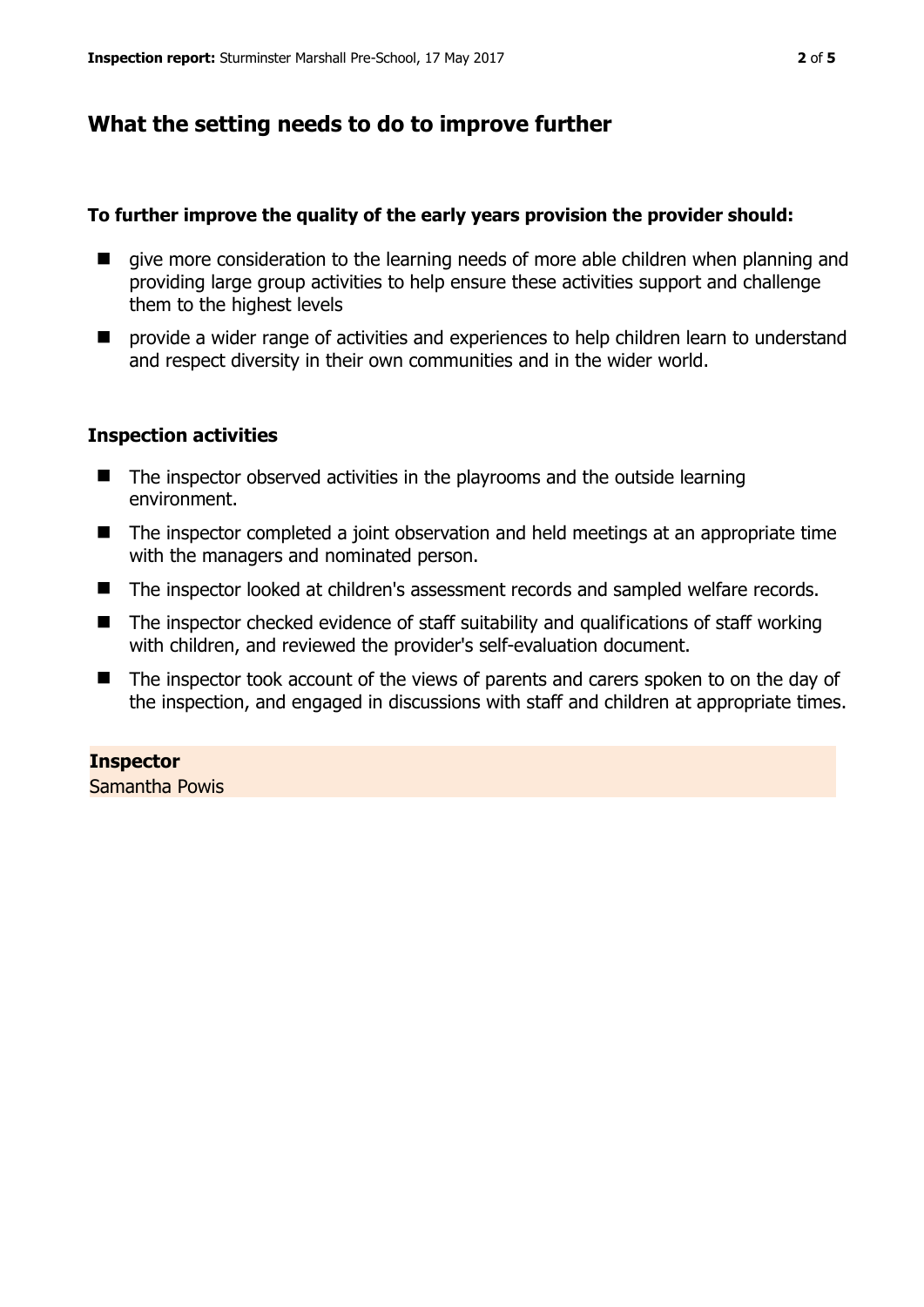## **Inspection findings**

## **Effectiveness of the leadership and management is good**

Safeguarding is effective. The manger and staff attend training and have a good knowledge of how to recognise child protection concerns. They fully understand the actions to take to help to keep children safe. Staff recruitment procedures are thorough to ensure that completed checks help ensure staff's ongoing suitability. The management team provides strong leadership for the dedicated staff team who work closely together to continually improve children's experiences. The manager monitors staff practice well, and provides frequent training and guidance to improve the quality of teaching. Staff provide children with many more opportunities to practise early writing to help improve their literacy skills. This was raised as a recommendation at the last inspection.

## **Quality of teaching, learning and assessment is good**

Staff have a secure understanding of all children's interests and learning needs, and provide good support as children engage in their activities. The very well-resourced play areas help to motivate children's interests. Children freely make choices in how and where they play, enabling them to follow their own ideas. Staff engage in discussions with children, modelling language and posing questions well, to extend their skills. For example, staff challenge children's language and mathematical skills during block play. They encourage children to think about the structure that they want to build and consider the best ways to make it.

## **Personal development, behaviour and welfare are good**

Children are kind and helpful. Staff act as good role models and remind children about the 'Golden Rules'. Children demonstrate their understanding of boundaries and expectations well. They learn to take turns, such as when they use their 'Thinking Thumbs' to show that they want to contribute to a discussion. Staff support children's independence and social skills well. For example, children are relaxed and listen to each other as they talk to their friends and staff around the lunch table. Staff reinforce positive messages about healthy eating, helping children to learn about the foods that are good for them. Staff provide a safe and secure environment, and involve children in helping to monitor safety to increase their awareness of safe practices.

## **Outcomes for children are good**

Children acquire the skills that prepare them well for the next stage of their learning. Children who are due to move into school benefit from many visits to their new classrooms. They take part in activities, such as physical education, preparing them well for these new experiences. Children have confident language and literacy skills. They listen well, and recognise and use some letters and words in their play, such as when they use their name card to help them write their name on their pictures.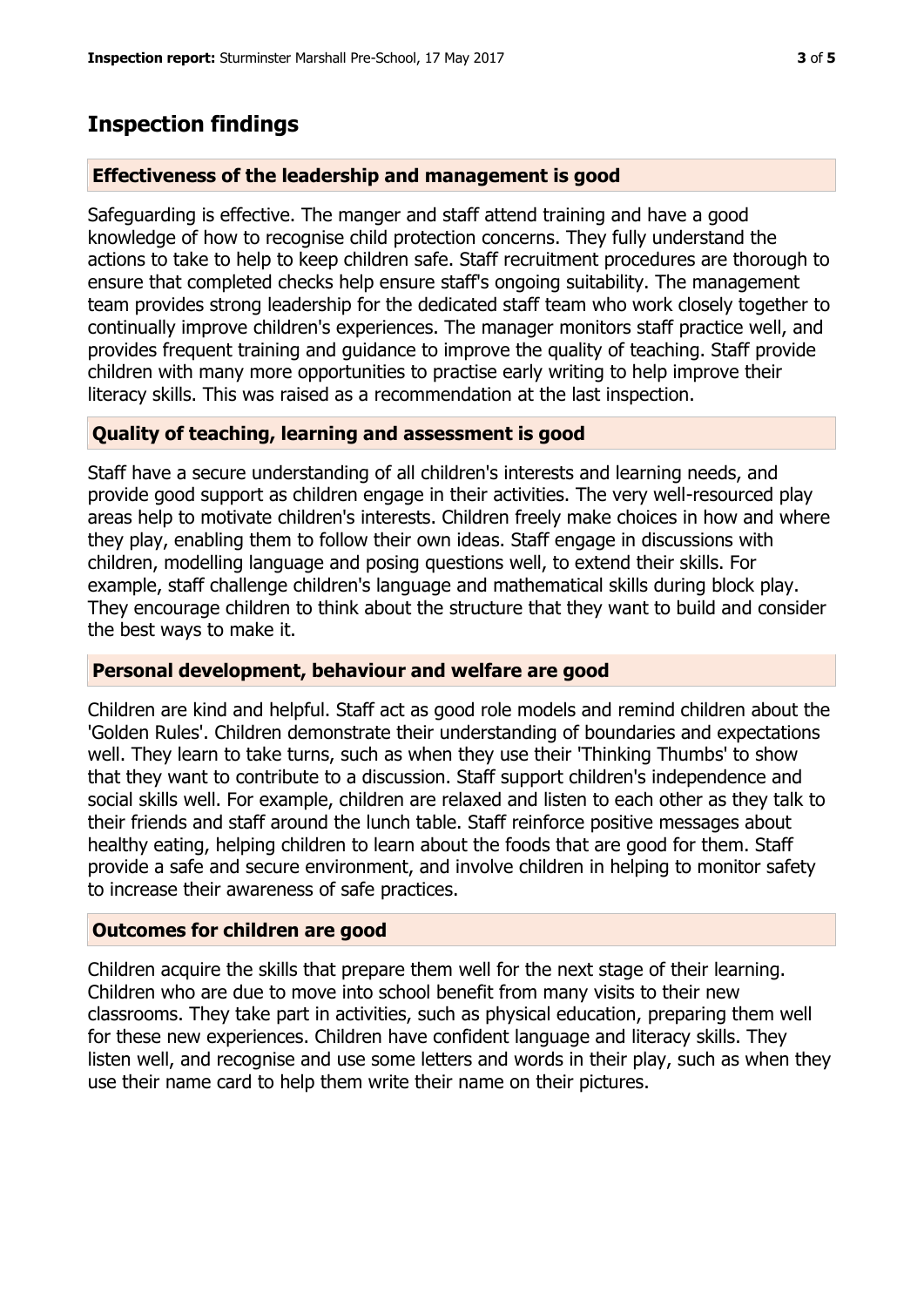# **Setting details**

| Unique reference number                             | 144318                                                                               |  |
|-----------------------------------------------------|--------------------------------------------------------------------------------------|--|
| <b>Local authority</b>                              | <b>Dorset</b>                                                                        |  |
| <b>Inspection number</b>                            | 1089682                                                                              |  |
| <b>Type of provision</b>                            | Sessional provision                                                                  |  |
| Day care type                                       | Childcare - Non-Domestic                                                             |  |
| <b>Registers</b>                                    | Early Years Register, Compulsory Childcare<br>Register, Voluntary Childcare Register |  |
| Age range of children                               | $2 - 5$                                                                              |  |
| <b>Total number of places</b>                       | 32                                                                                   |  |
| Number of children on roll                          | 36                                                                                   |  |
| Name of registered person                           | Sturminster Marshall Preschool Committee                                             |  |
| <b>Registered person unique</b><br>reference number | RP905256                                                                             |  |
| <b>Date of previous inspection</b>                  | 21 May 2015                                                                          |  |
| <b>Telephone number</b>                             | 01258 858 395                                                                        |  |

Sturminster Marshall Pre-School established in 1973 and registered in 1993. It has exclusive use of a classroom and outdoor area within the grounds of Sturminster Marshall First School. The pre-school is open during school term times, from 9am to 3pm each weekday, except for a Monday, when they offer a morning session only. Funding for early education is available for two-, three- and four-year-old children. The pre-school employs six staff to work directly with children. The manager is a qualified early years teacher, and four staff hold early years qualifications at level 3.

This inspection was carried out by Ofsted under sections 49 and 50 of the Childcare Act 2006 on the quality and standards of provision that is registered on the Early Years Register. The registered person must ensure that this provision complies with the statutory framework for children's learning, development and care, known as the early years foundation stage.

Any complaints about the inspection or the report should be made following the procedures set out in the guidance 'Complaints procedure: raising concerns and making complaints about Ofsted', which is available from Ofsted's website: www.gov.uk/government/organisations/ofsted. If you would like Ofsted to send you a copy of the guidance, please telephone 0300 123 4234, or email enquiries@ofsted.gov.uk.